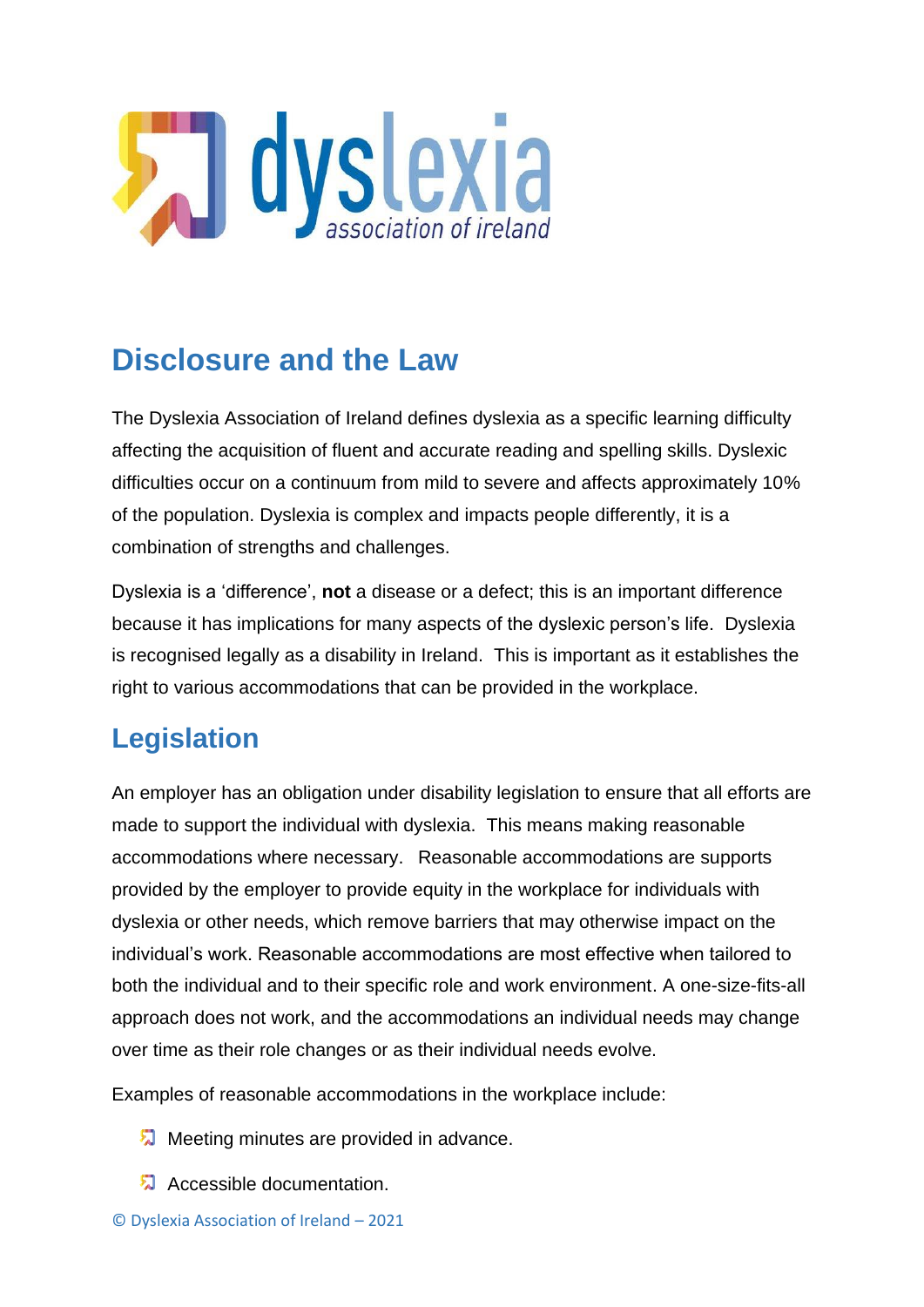- $\sqrt{2}$  Extra time to work on projects.
- **Inclusive working environments.**
- Job duties aligned with employee strengths as much as possible.
- Assistive technology.

It is very important that the initial job training provided takes into account the specific needs of the adult with dyslexia. This requires flexibility in the approach to training, provision of information in alternative formats, multi-sensory learning techniques, more time and repetition of information when necessary.

#### **Equality Legislation**

- $\sqrt{2}$  Dyslexia is classed as a disability under equality legislation, this means a person with dyslexia has the same protections under the law as someone with a physical or sensory disability.
- $\sqrt{2}$  The acts aims to promote equality, allow positive action to ensure everyone gets full equality and to disallow discrimination whether direct or indirect across the nine grounds, including disability.
- **Discrimination is defined as treating a person less favourably than a person in** a similar situation on any of the nine grounds.
- **Employers are obliged to make reasonable accommodations for people with** disabilities, in consultation with the employee and based on their individual needs. What constitutes a 'reasonable adjustment' will vary depending on several factors including:
	- o The nature of the job role
	- o The size of the company
	- o Cost in relation to the organisation's size
	- $\circ$  The practicality of putting adjustments in place
- Remember some of the most valuable reasonable accommodations cost nothing and are more about being flexible to individual needs, e.g. extra time, documents in advance of a meeting, tasks matched with strengths, incorporating the principles of [universal design within the workplace.](https://www.ahead.ie/journal/How-a-Universal-Design-Mindset-Can-Support-Learning-in-the-Workplace)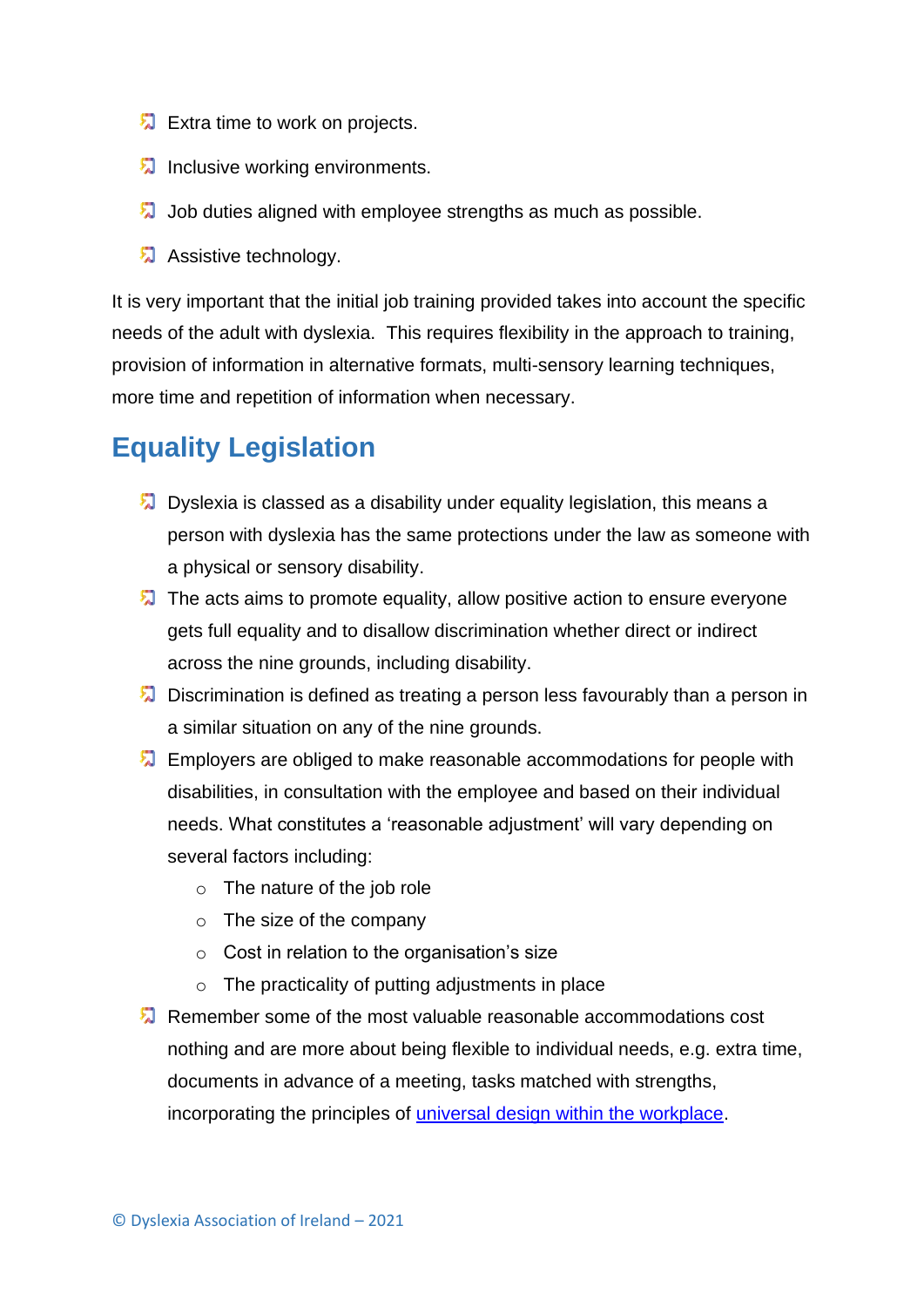An individual who felt that he or she had been discriminated against because of a disability, such as dyslexia, could consider taking a case to the Irish Human Rights and Equality Commission (**[www.ihrec.ie](http://www.ihrec.ie/)**). They have excellent information available on **[Employment](https://www.ihrec.ie/app/uploads/download/pdf/ihrec_employment_equality_rights_explained.pdf) Rights** and on **Equal Status [Rights.](https://www.ihrec.ie/app/uploads/download/pdf/ihrec_equal_status_rights_explained.pdf)** 

## **Workplace Equipment Adaption Grants**

[WEAG Grants](https://www.gov.ie/en/service/38fdd0-workplace-equipment-adaptation-grant/) are administered by INTREO and is available to employers to help cover the cost of reasonable accommodations for people with disabilities. To avail of this grant contact your local INTREO office and ask to speak with the person responsible for reasonable accommodations in the workplace.

DAI have a range of short [videos,](https://www.youtube.com/playlist?app=desktop&list=PLy0l0HZyprd3YixjBxgpZYIT4fu2oaB10) and documents discussing and demonstrating technology that one may find beneficial to refer to.

# **Disclosure**

Whether or not you should disclose your dyslexia to your employer is a very personal decision. Everybody has his or her own preferences and you are **not** obliged to disclose dyslexia. The decision to disclose or not is usually made based on evaluating and contemplating the positives and negatives of disclosure.

The decision can be influenced by:

- To what extent your dyslexia affects your work.
- **How comfortable you are telling people you are dyslexic**
- If you can suggest changes that could help you at work.

Disclosure makes it possible to request reasonable adjustments, both during the recruitment process and when employed. It may reduce the stress of trying to hide or mask difficulties and make work less isolating. It can increase self-esteem and raise awareness of dyslexia. If dyslexia is not disclosed at an early stage then it could make it harder to then disclose and request adjustments if difficulties arise at a later stage.